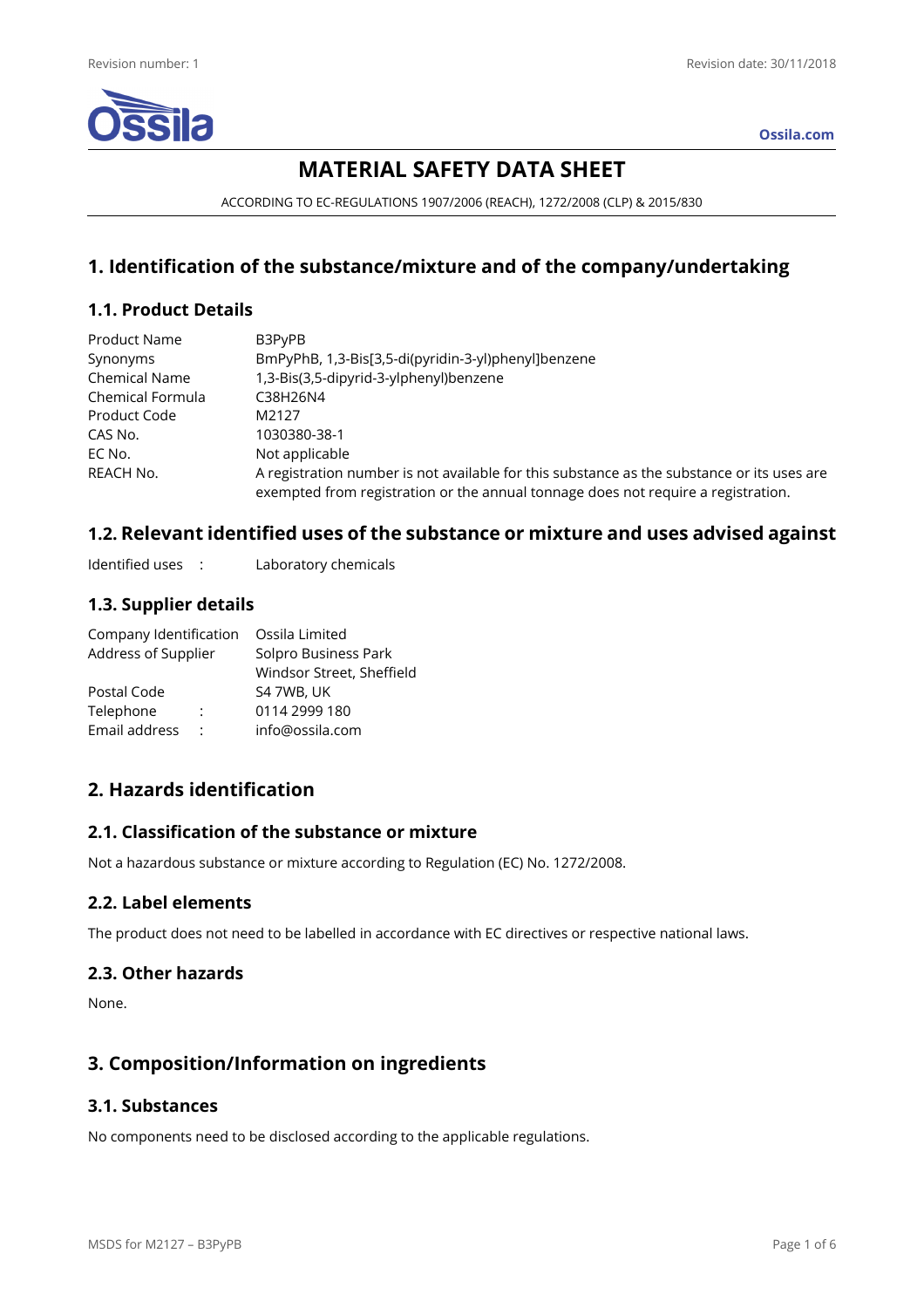## **4. First aid measures**

#### **4.1. Description of first aid measures**

| <b>Inhalation</b> | Remove person to fresh air. If not breathing, give person artificial respiration. |
|-------------------|-----------------------------------------------------------------------------------|
| Skin contact      | Wash with soap and water.                                                         |
| Eye contact       | Flush with copious amounts of water as a precaution.                              |
| Ingestion         | Rinse out mouth with water.                                                       |

## **4.2. Most important symptoms and effects, both acute and delayed**

The most important known symptoms and effects are described in section 11.

## **4.3. Indication of any immediate medical attention and special treatment needed**

No data available.

## **5. Fire fighting**

## **5.1. Extinguishing media**

**Suitable extinguishing media**: As appropriate for surrounding fire.

### **5.2. Special hazards arising from the substance of mixture**

May decompose in a fire, giving off toxic and irritant vapours.

## **5.3. Advice for firefighters**

Fire fighters should wear complete protective clothing including self-contained breathing apparatus.

## **6. Accidental release measures**

## **6.1. Personal precautions, protective equipment and emergency procedures**

Wear personal protective equipment (section 8). Avoid dust formation. Ensure room is well ventilated.

## **6.2. Environmental precautions**

Avoid release to the environment.

## **6.3. Containment and cleaning**

Contain and clean up spill if safe to do so using an electrically protected vacuum cleaner or by wet-brushing. Dispose of dry waste in closed container for proper disposal according to local regulations.

## **7. Handling and storage**

## **7.1. Precautions for safe handling**

Avoid formation of dust and aerosols. Provide exhaust ventilation in places where dust is formed.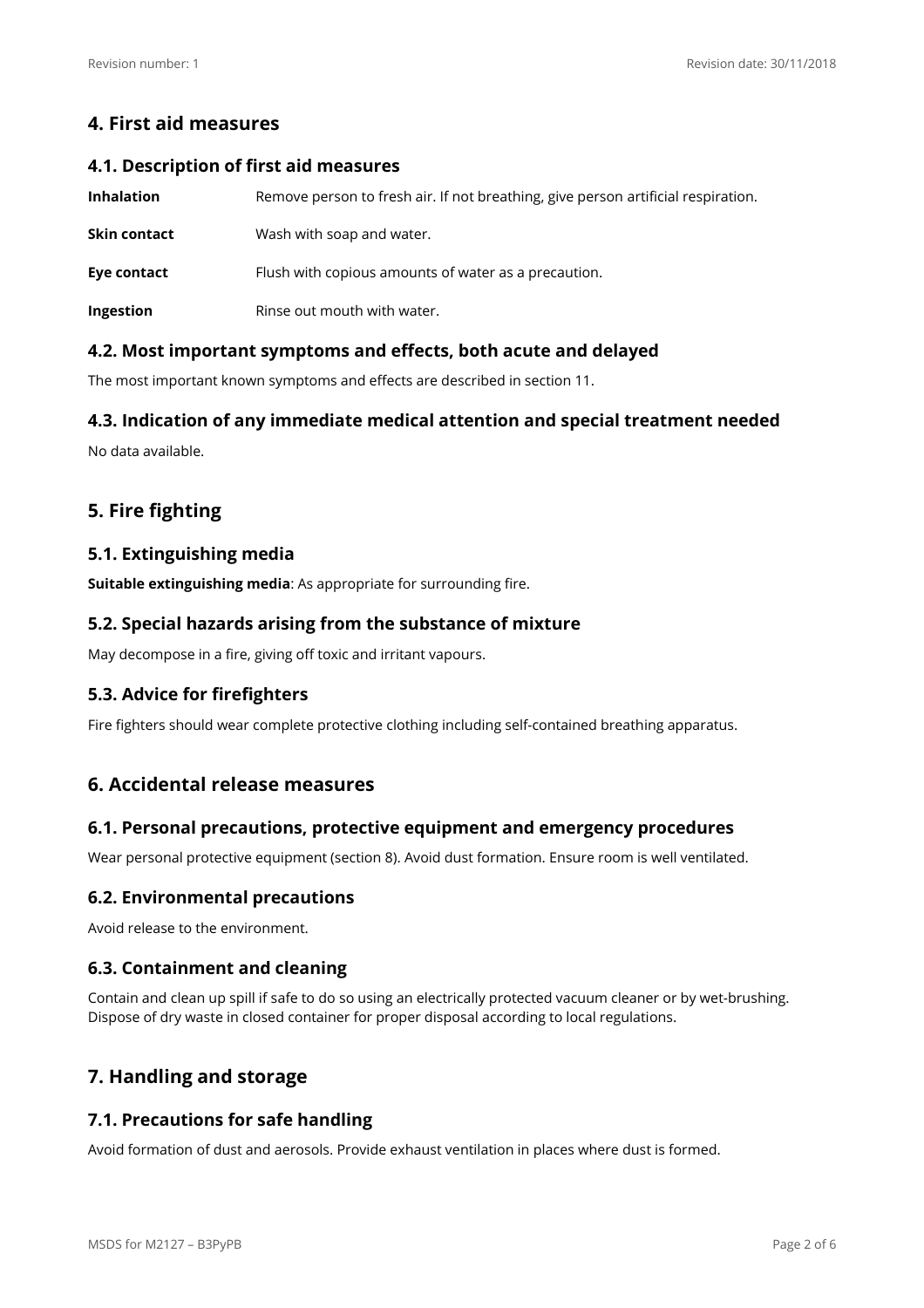## **7.2. Conditions for safe storage, including any incompatibilities**

Store in a cool, dry and well-ventilated place inside of a tightly sealed container. Reseal containers that have been opened and keep upright to prevent leakage.

**Storage temperature** Ambient **Storage life** Stable under normal conditions.

## **7.3. Specific end uses**

Use in laboratories.

## **8. Exposure controls / Personal protection**

#### **8.1. Control parameters**

#### **8.1.1 Occupational Exposure Limits**

Contains no substances with occupational exposure limit values.

#### **8.2. Exposure controls**

#### **8.2.1 Engineering measures**

Handle in accordance with good industrial engineering/laboratory practices for hygiene and safety. Ensure eyewash stations and safety showers are close to the laboratory workstation. Ensure good general ventilation is present when handling the product.

#### **8.2.2 Personal protective equipment**

| <b>Eve Protection</b>  | Wear safety glasses with side-shields conforming to appropriate government standards<br>such as NOISH (US) or EN166 (EU).                                                                        |
|------------------------|--------------------------------------------------------------------------------------------------------------------------------------------------------------------------------------------------|
| <b>Skin Protection</b> | Wear protective clothing and gloves. Use gloves that satisfy the specifications of your<br>national standards (e.g. EN 374). Wash hands after handling. Wash contaminated<br>clothing after use. |
| <b>Respirators:</b>    | Where protection from nuisance dusts is needed, use type N95 (US) or type P1 (EN 143)<br>dust masks or those approved under appropriate government standards such as NIOSH<br>(US) or CEN (EU).  |

#### **8.2.3 Environmental Exposure Controls**

Avoid release to the environment.

## **9. Physical and chemical properties**

#### **9.1. Information on basic physical and chemical properties**

| White powder/crystals<br>No data available |
|--------------------------------------------|
| No data available                          |
| No data available                          |
| >350 °C (TGA; 0.5% weight loss)            |
| No data available                          |
| No data available                          |
| No data available                          |
| No data available                          |
| No data available                          |
| No data available                          |
| No data available                          |
| No data available                          |
| No data available                          |
|                                            |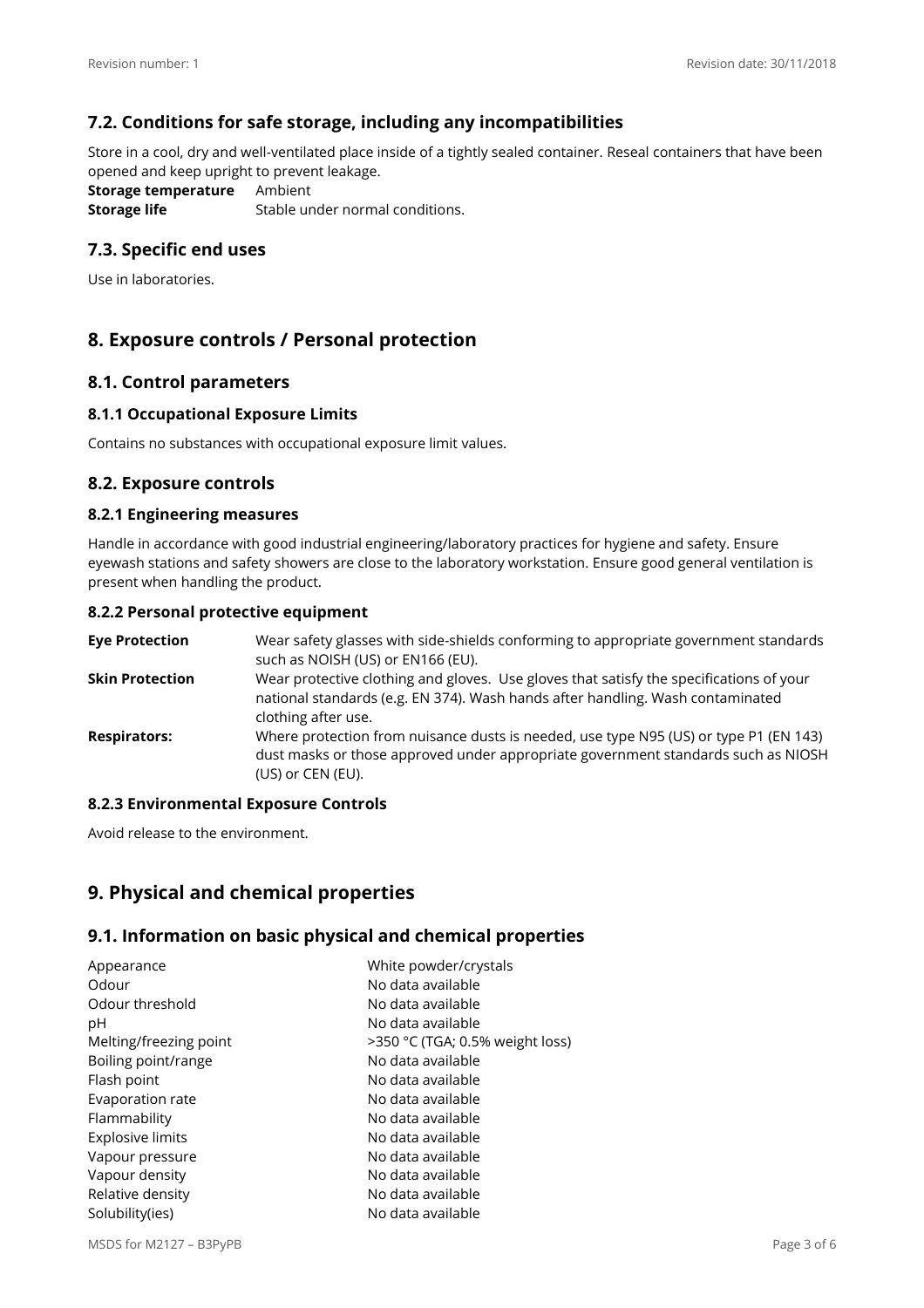Partition coefficient: *n-*octanol/water No data available Autoignition temperature No data available Decomposition temperature No data available Viscosity **No data available** Explosive properties No data available Oxidising properties No data available

## **9.2. Other safety information**

No data available.

## **10. Stability and reactivity**

#### **10.1 Reactivity**

No data available.

### **10.2. Chemical stability**

Stable under normal temperatures and pressures under recommended storage conditions.

### **10.3. Possibility of hazardous reactions**

No data available.

#### **10.4. Conditions to avoid**

No data available.

### **10.5. Incompatible materials**

Strong oxidising agents.

#### **10.6. Hazardous decomposition products**

No known hazardous decomposition products.

## **11. Toxicological information**

#### **11.1. Information on toxicological effects**

**Acute toxicity**  No data available. **Skin corrosion/irritation**  No data available. **Serious eye damage/irritation**  No data available. **Respiratory sensitisation**  No data available. **Skin sensitisation**  No data available. **Germ cell mutagenicity**  No data available. **Carcinogenicity**  No data available. **Reproductive toxicity**  No data available.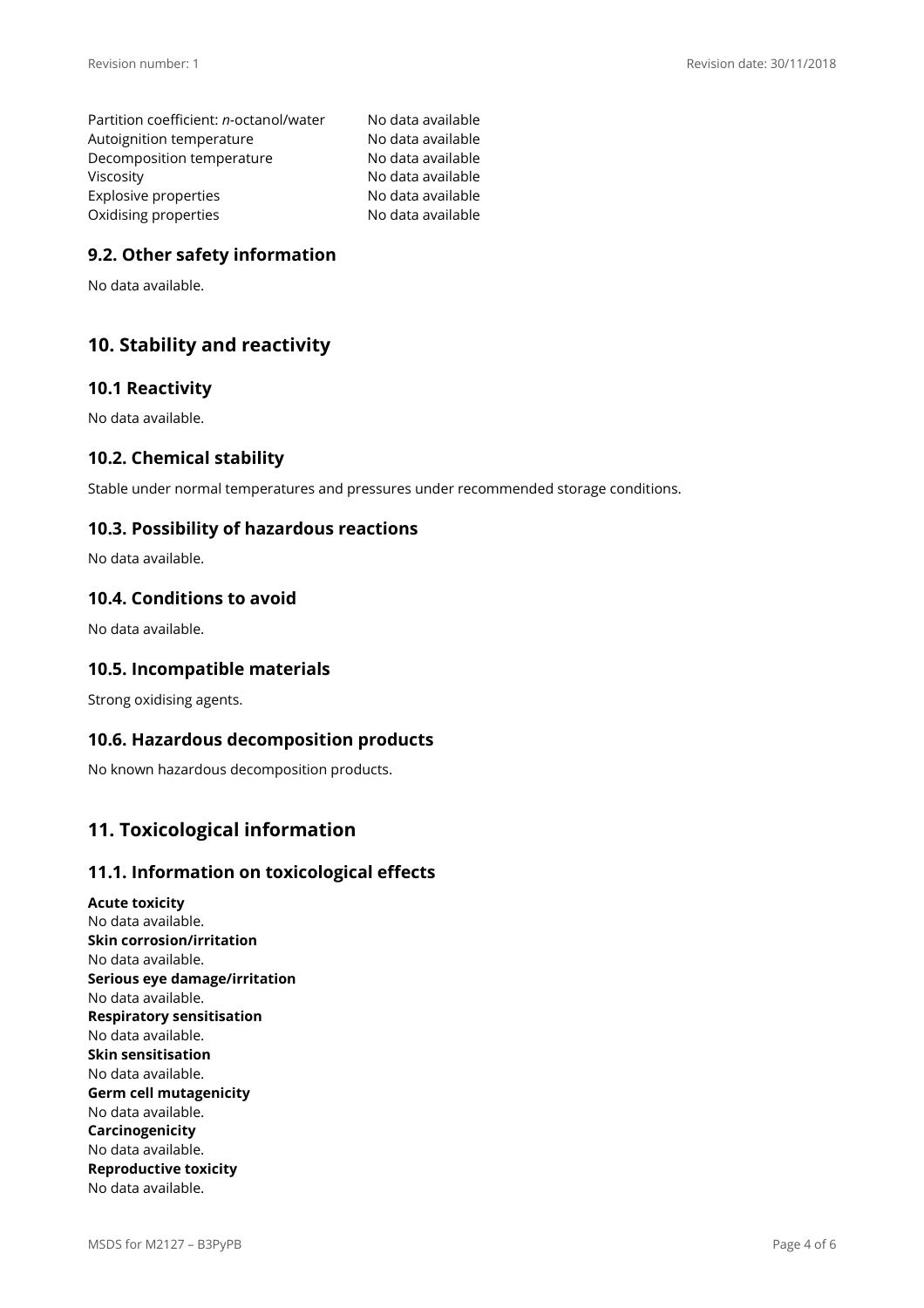**STOT - single exposure**  No data available. **STOT - repeated exposure**  No data available. **Aspiration hazard**  No data available. **Routes of exposure**  Eye contact, ingestion, inhalation, skin contact. **Signs and Symptoms of Exposure**  No data available.

## **11.2 Other information**

To the best of our knowledge, the chemical, physical, and toxicological properties have not been thoroughly investigated.

## **12. Ecological information**

### **12.1. Toxicity**

No data available.

### **12.2. Persistence and degradability**

No data available.

#### **12.3. Bioaccumulative potential**

No data available.

#### **12.4. Mobility in soil**

No data available.

#### **12.5. Results of PBT and vPvB assessment**

PBT/vPvB assessment not available as chemical safety assessment not required/not conducted.

#### **12.6. Other adverse effects**

No data available.

## **13. Disposal**

#### **13.1. Waste treatment methods**

#### **Product**

Burn in a chemical incinerator equipped with an afterburner and scrubber. Observe all federal, state and local environmental regulations and directives on waste and hazardous waste. Offer surplus material to a licensed professional waste disposal professional.

#### **Contaminated packaging**

Dispose of as unused product.

## **14. Transport**

Non-hazardous for road, air and sea transport.